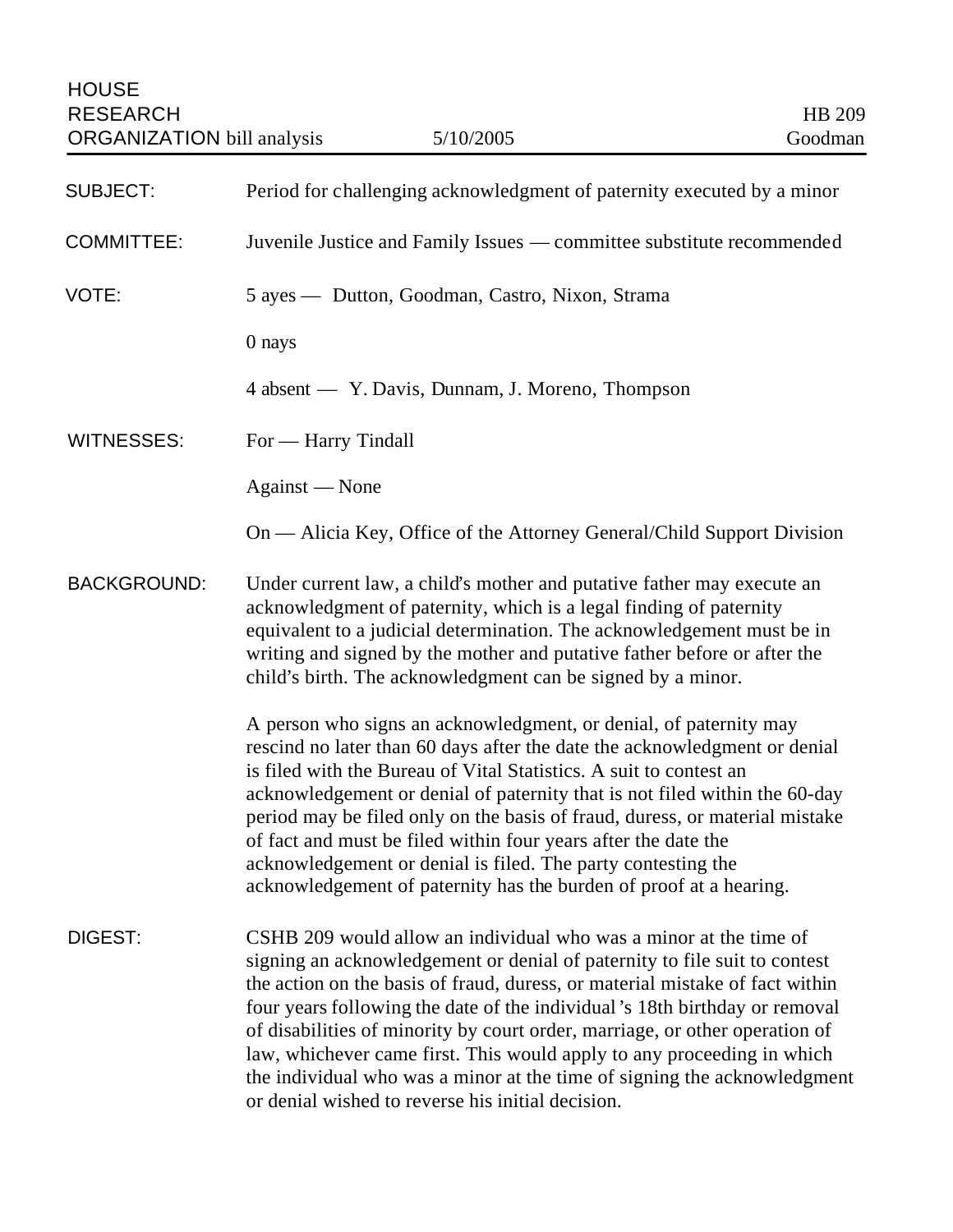## HB 209 House Research Organization page 2

The bill would take effect on September 1, 2005, and would apply to an acknowledgement of paternity executed before, on, or after the effective date.

**SUPPORTERS** SAY: CSHB 209 would help to better protect the interests of minors by not starting the four-year time limit on challenging an acknowledgment or denial of paternity until the minor reached legal adulthood. This would allow the minor to have the same amount of time, while an adult, as other adults to contemplate and possibly challenge the decision of acknowledging or denying paternity.

> A minor might not fully understand the consequences of signing an acknowledgment or denial of paternity. He might lack the mental and/or emotional capacity to make the decision, or might not take the time to consider the seriousness of the situation before signing the acknowledgment or denial. Because of the emotions surrounding a pregnancy, the minor might get caught up in the excitement of the pregnancy or accept the mother's claims about whether he was the father. Additionally, a minor might find the situation overwhelming and haphazardly make a decision concerning paternity just to end the ordeal. CSHB 209 would ensure that a minor had sufficient time as an adult to challenge an acknowledgment or denial of paternity.

The changes in the committee substitute would conform to a mandate in federal law that limits an individual's ability to rescind an acknowledgement of paternity to within 60 days of filing.

OPPONENTS SAY: If a minor is old enough to have sex and father a child, that minor also is old enough to take responsibility for his actions. Giving a man who may have fathered a child as a minor more time to contest his paternity decision as an adult would be unfair to the child involved who might have grown up believing the decision in the original filing for many years.

NOTES: The original bill would have allowed a putative father who was a minor at the time of signing the acknowledgement or denial of paternity to file a suit to rescind the acknowledgment or denial no later than the earlier of 60 days after the date of the minor's 18th birthday or the removal of the